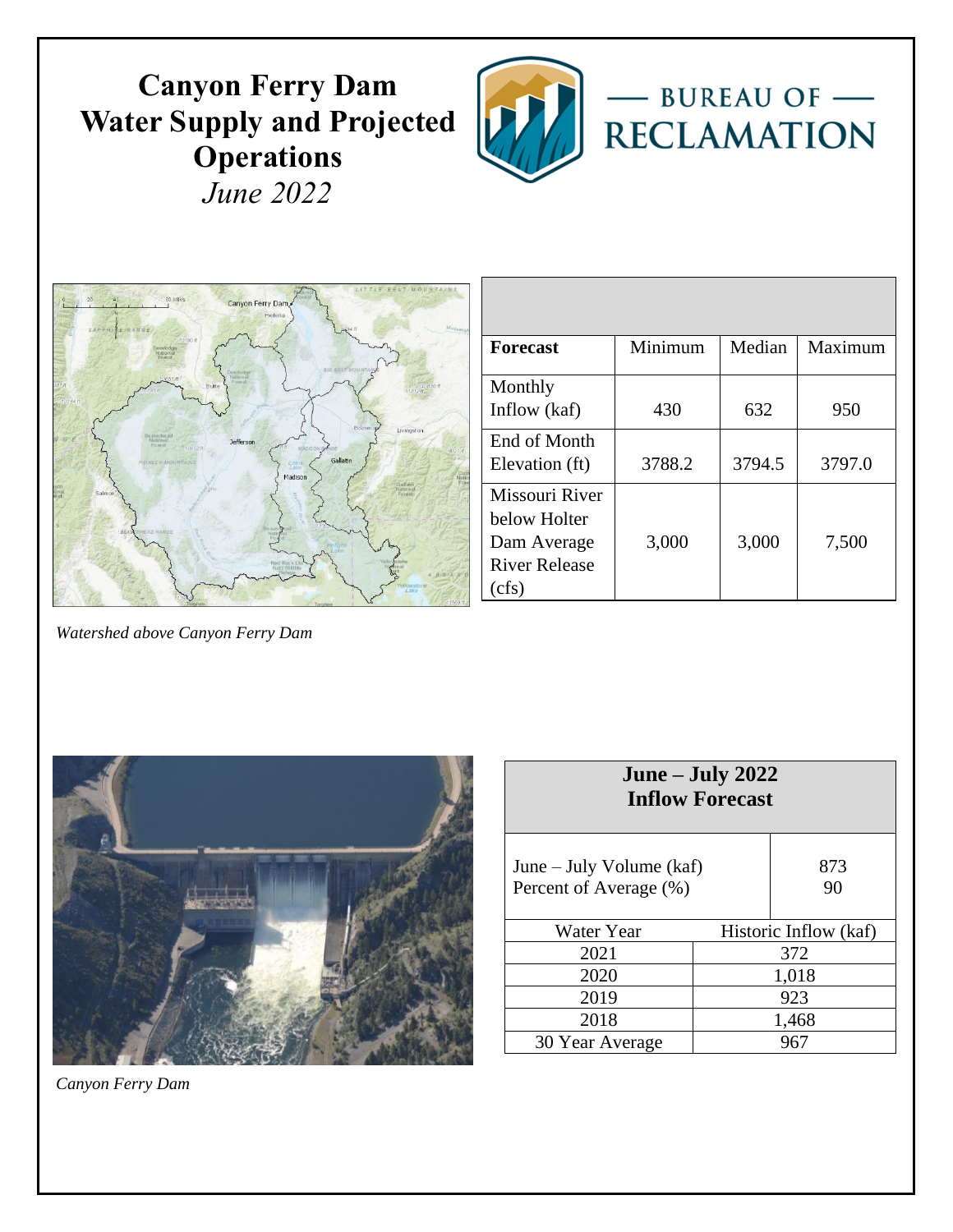#### **Western Regional Climate Center** *May 1-31 Climate*

#### **Percent of Normal Precipitation**



 $\overline{90}$  $100$  $110 - 130$  $150$ 200

#### **Departure from Normal Temperature** *(F)*



## **CLIMATE SUMMARY**

May temperatures were cooler than normal, while much needed snow and rain fell in the Missouri Basin headwaters.

The one-month outlook forecast, dated May 31, is for 33 - 40 percent of above normal precipitation and 33-40 percent of below normal temperatures during June.

The Memorial weekend precipitation event improved the drought status above Canyon Ferry Reservoir. The designation went from extreme drought to severe drought conditions.



### **National Weather Service** *June Weather Outlook*





The Drought Monitor focuses on broad-scale conditions. Local conditions may vary. For more information on the<br>Drought Monitor, go to https://droughtmonitor.unl.edu/About.aspx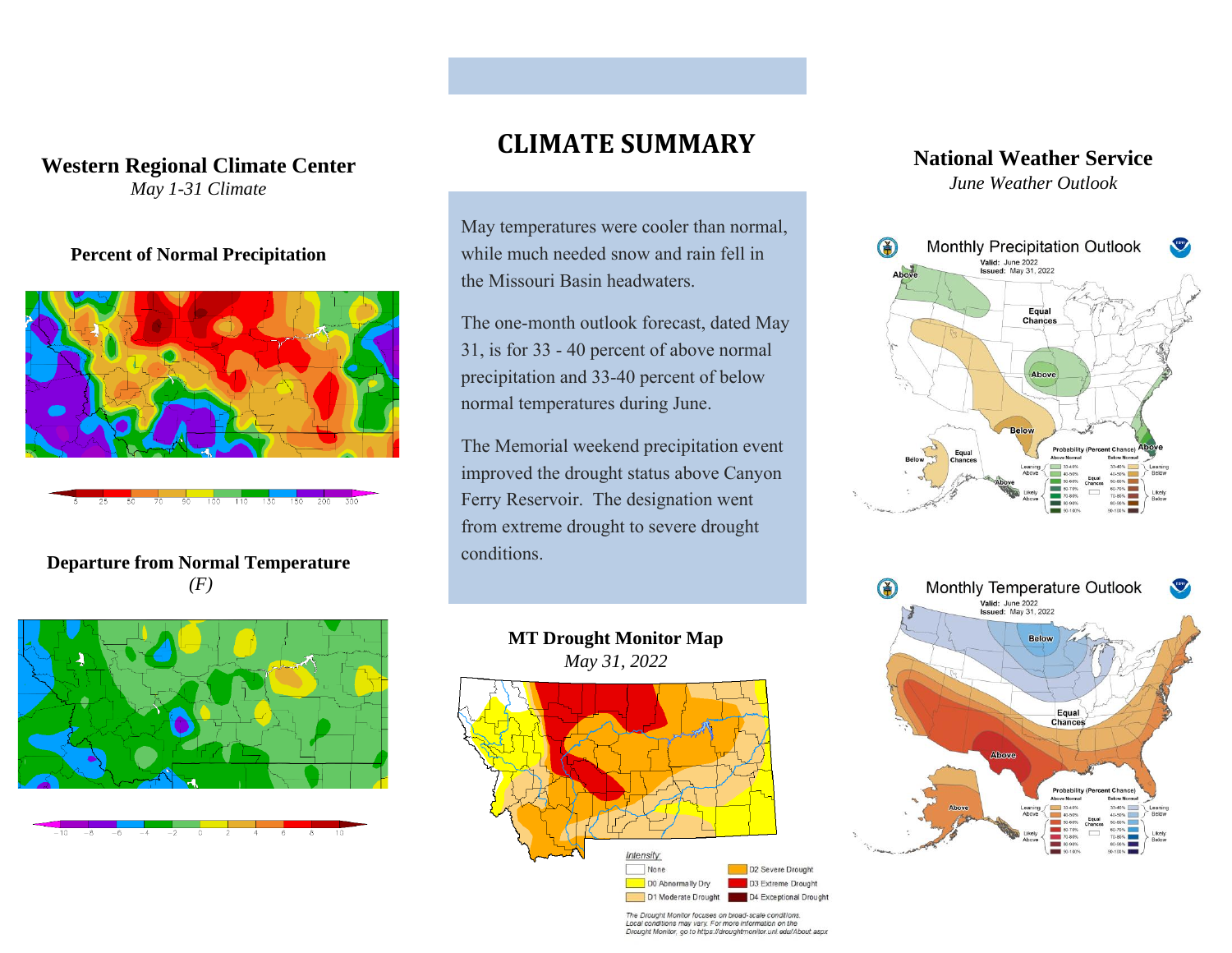## **Operations Review**

May inflows totaled 260,800 acre-feet or 49 percent of average while releases remained at the 3,000 cfs minimum flow below Holter Dam. Inflows for May have not been this low in the last 20 years, since 2002. The reservoir started to gain storage at the end of the month as runoff and rainfall began in the basin resulting in a June 1, 2022 elevation of 3780.1 feet.



#### Canyon Ferry Dam Inflow & Releases (cfs) Canyon Ferry Dam Elevation (ft)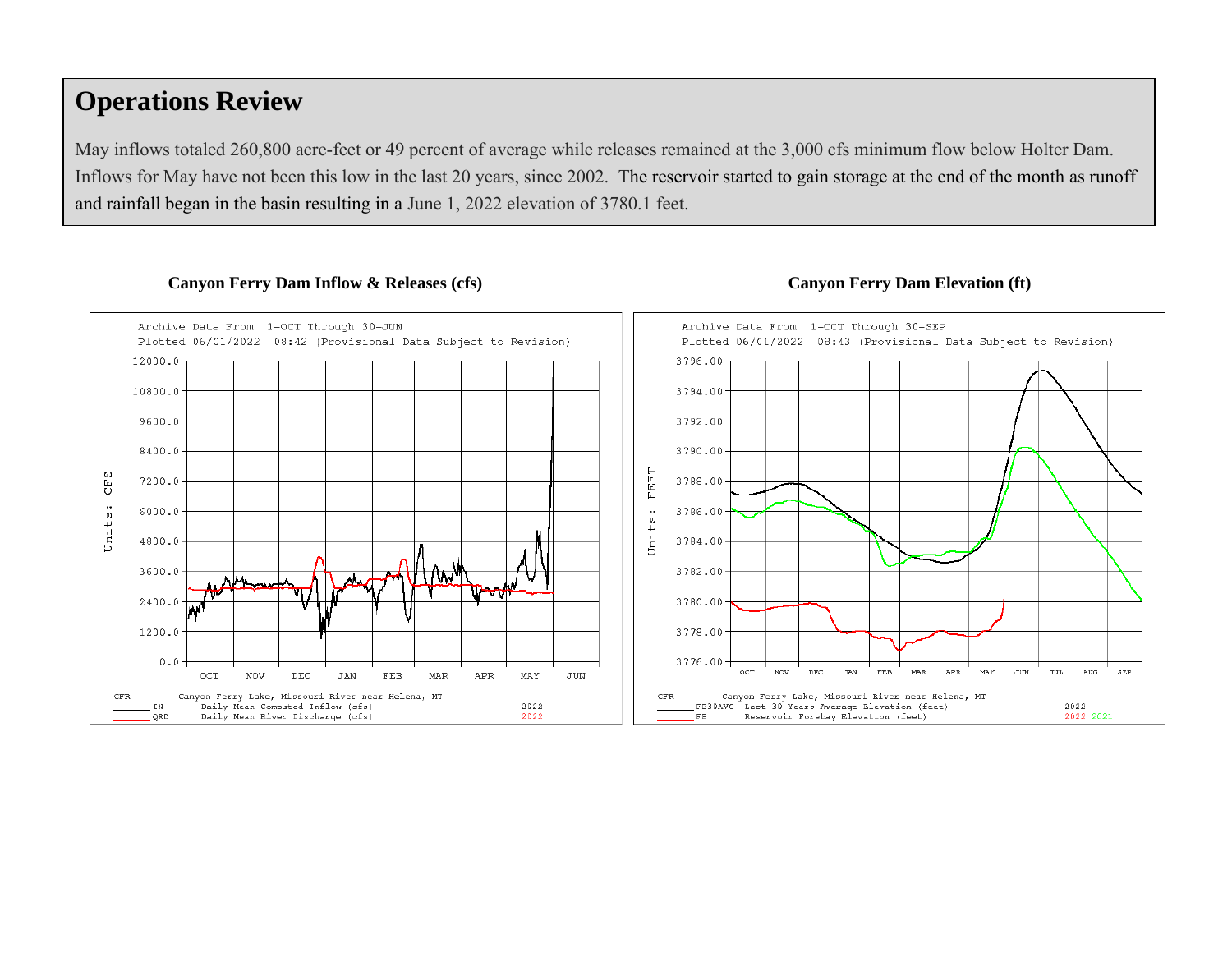## **Snowpack & Spring Runoff Forecast**

The below Snow Water Equivalent map is a composite of SNOTEL sites within the Missouri Headwaters that is managed by the Department of Natural Resource and Conservation Service (NRCS). As of June 1, 2022, the snowpack in the Missouri Headwaters is 160 percent of median due to the delayed runoff. The June 1<sup>st</sup> SNOTEL data along with streamflow and climate data was used to compute a June through July runoff inflow forecast volume into Canyon Ferry Reservoir of 873,000 acre-feet, or 90 percent of average.

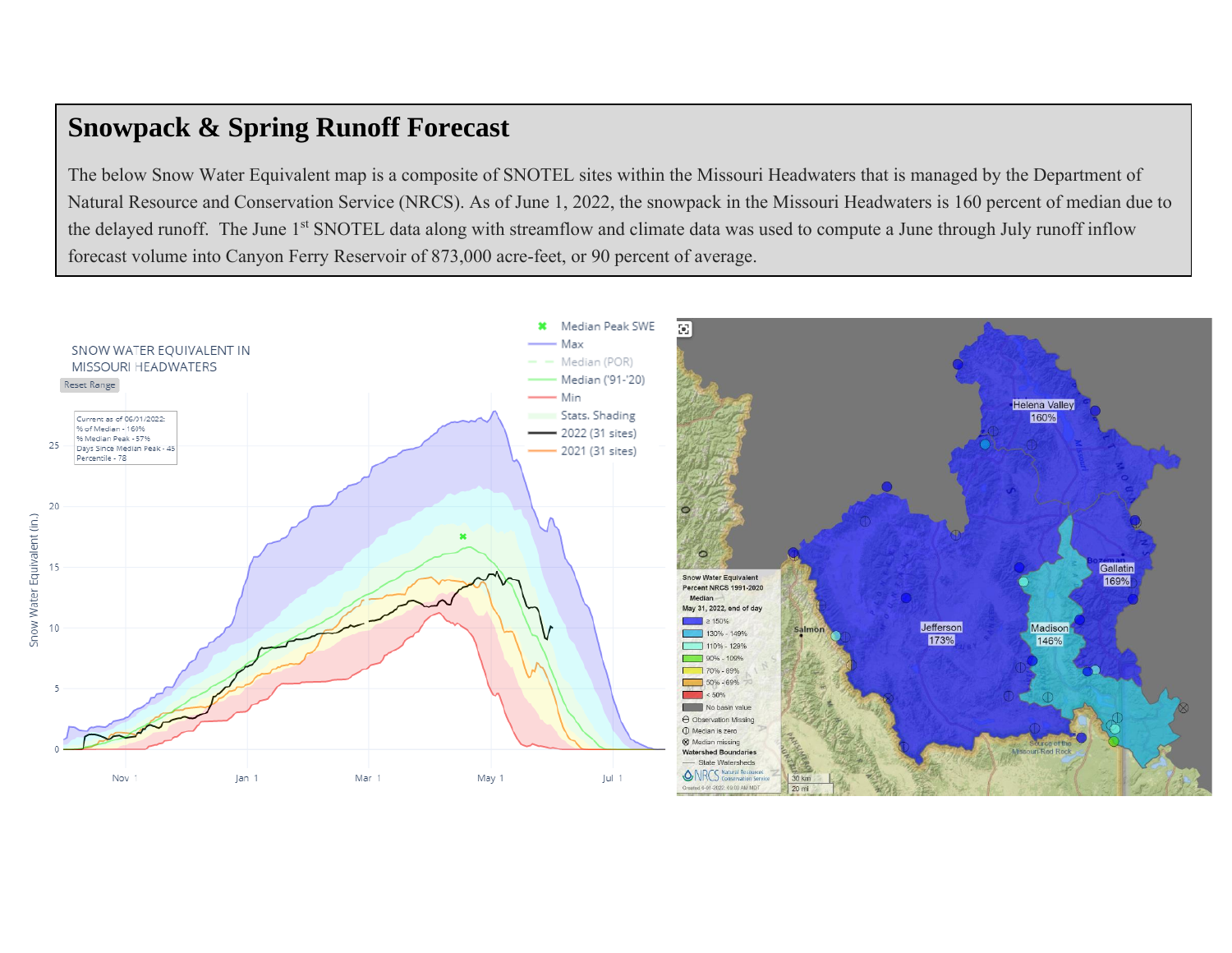# **Operating Outlook**

The graphs below depict a range of possible reservoir elevations and river releases over time. The most probable plan is based on the June through July volume runoff forecast. The maximum and minimum plans are based upon ranges of possible inflow volumes due to basin variabilities and forecast uncertainties.